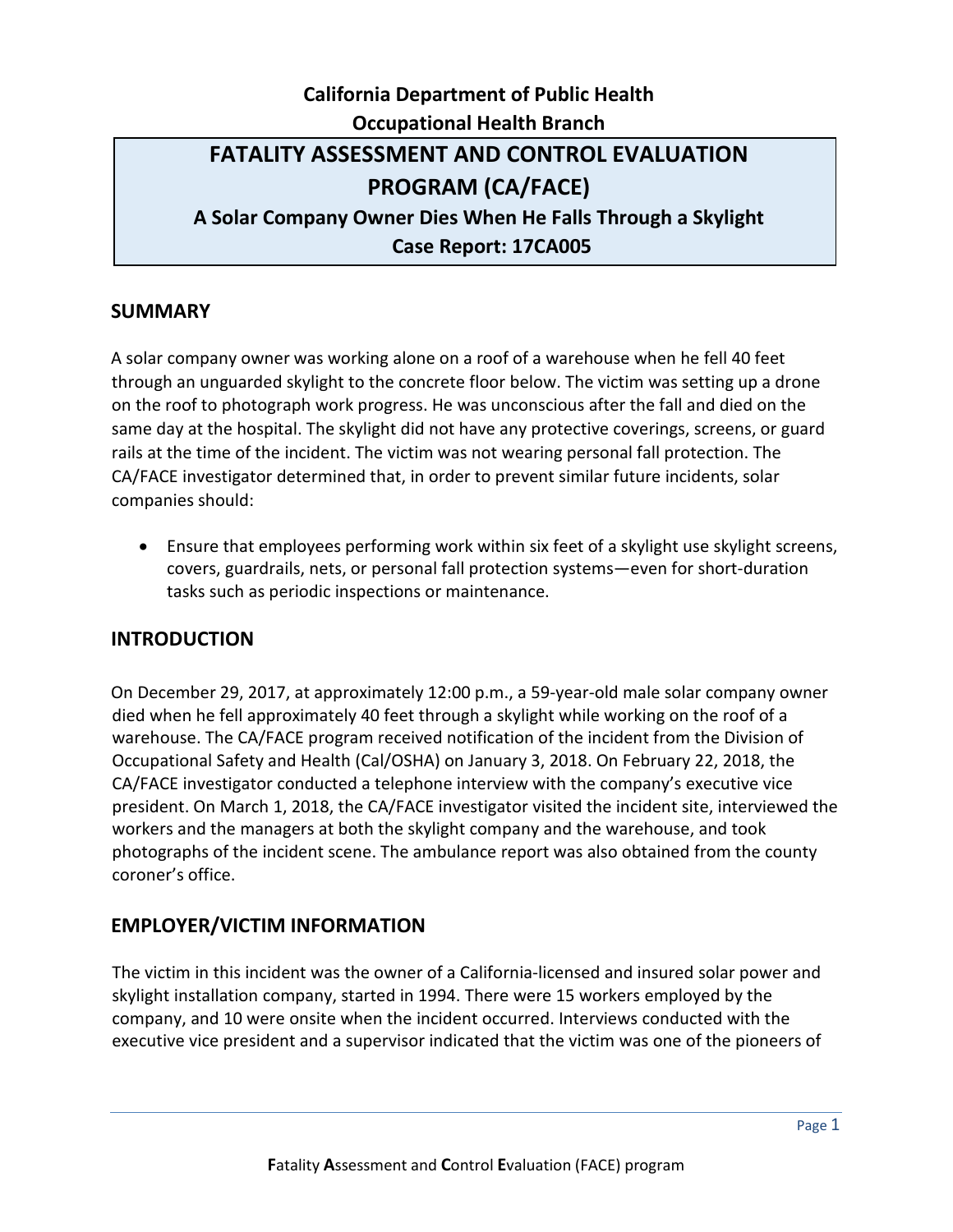the solar industry in California, was very knowledgeable about safety regulations and protective measures, and was very safety conscious.

## **WRITTEN SAFETY PROGRAMS AND TRAINING**

The company had all the requisite Cal/OSHA programs, including an Illness and Injury Prevention Program (IIPP) and a Fall Prevention Program. It also had a written company safety policy which stated that workers should not work on the roof alone, and if on the roof for short duration such as for periodic inspections, should not be within ten feet of a skylight. The victim and other managers provided on-the-job safety training to the company employees.

## **INCIDENT SCENE**

The warehouse where the fatality occurred was a storage facility used by retailers to temporarily store merchandise before being shipped to local stores or consumers. The employer of the warehouse hired the skylight and solar company to resurface the roof with thermoplastic polyolefin covering (phase 1), replace the old skylights with new ones, and install a roofmounted solar electrical energy system (phase 2). At the time of the fatality, it was the second month of a five-month job.

Exhibit 1 shows the aerial view of the warehouse. The flat roof of the warehouse contained 84 skylights, with 42 located on each side of the roof. The roof was divided by a midline with each side sloping away from the midline at a slight angle. The dimensions of the skylights were 4' x 8', with each skylight located 36 feet from an adjacent skylight. The roof was accessed by climbing a 40-foot ladder (Exhibit 2) inside the building. Exhibit 3 shows the entrance to the roof. The skylights that were being replaced were approximately 30 years old. A solar company manager stated he thought that the skylights were made of plexiglass.



Exhibit 1. The warehouse involved in the incident.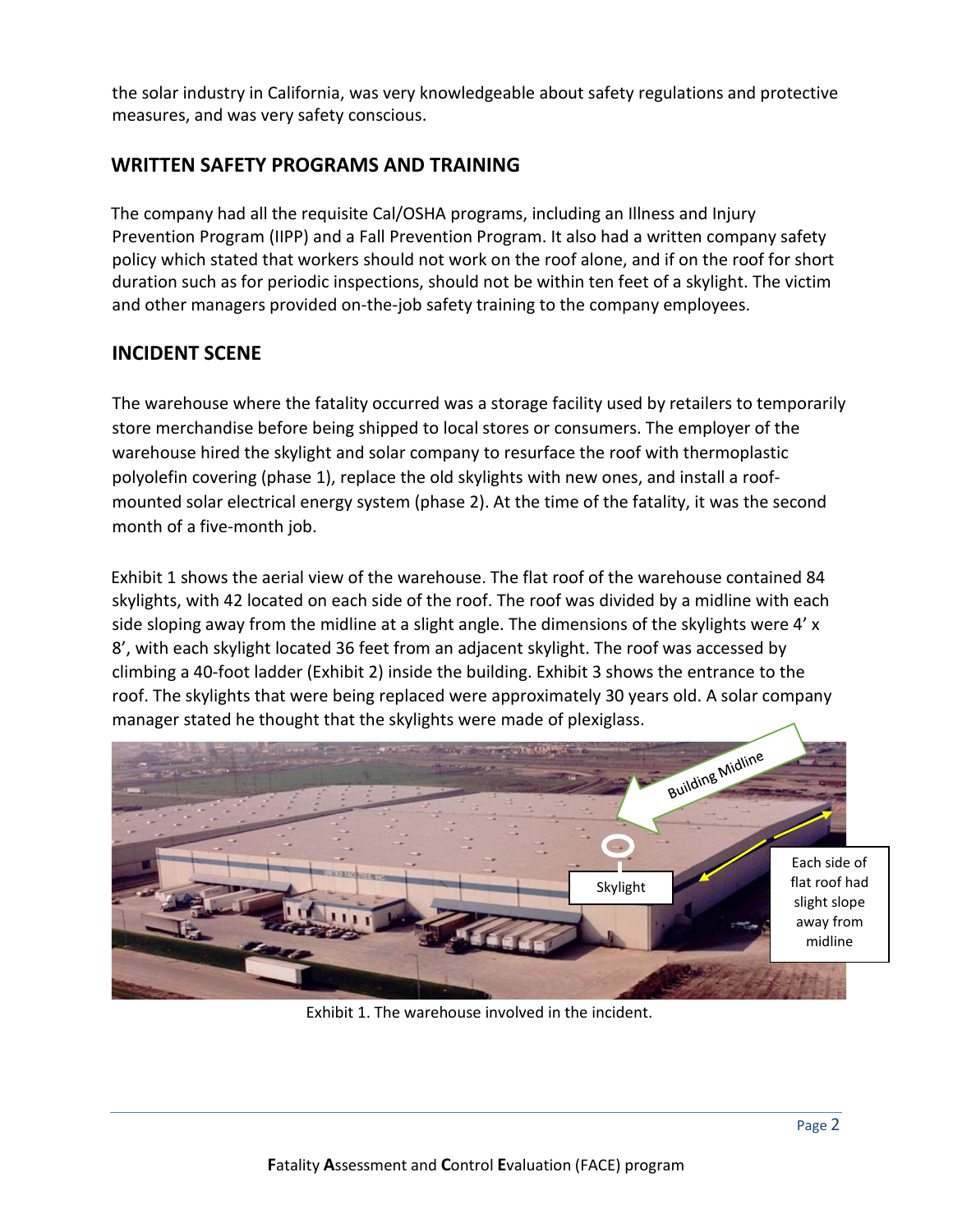



Exhibit 3. The entrance to the roof.

Exhibit 2. The 40-foot ladder used to access the roof.

### **INVESTIGATION**

On the day of the incident, at approximately 12 p.m., the victim arrived at the facility and climbed up alone to the northeast side of the roof. At the time of the fall, eight workers were working on the other side of the roof, approximately 150 to 250 feet from where the incident occurred. The site foreman was on the ground organizing materials for the project. None of the employees who were working on the southeast side of the roof knew that the victim had gone up on the roof. Due to the small roof slope at the building midline (Exhibit 1), these employees did not have a clear view of the victim. Post incident, a tablet, a drone controller, and a drone, were found 1'4", 3', and 5', respectively, from the broken skylight. Therefore, the supervisors speculated that he went up on the roof to deploy the drone and perhaps to communicate New Year's greetings to his employees on the roof. Since the drone was found not fully assembled at the time of the victim's fall, the CA/FACE investigator hypothesized that the victim came within six feet of the skylight while preparing the drone and somehow lost his footing and fell through the skylight.

No one at the company was aware that the victim had fallen until a warehouse worker found him unconscious on the floor, approximately 15 minutes after he fell. The warehouse worker immediately called 911. Emergency services arrived in less than ten minutes. The victim was transferred to a local hospital where he died later that day. Exhibit 4 shows the broken skylight. Exhibits 5 and 6 show the underside of the broken skylight from inside the warehouse.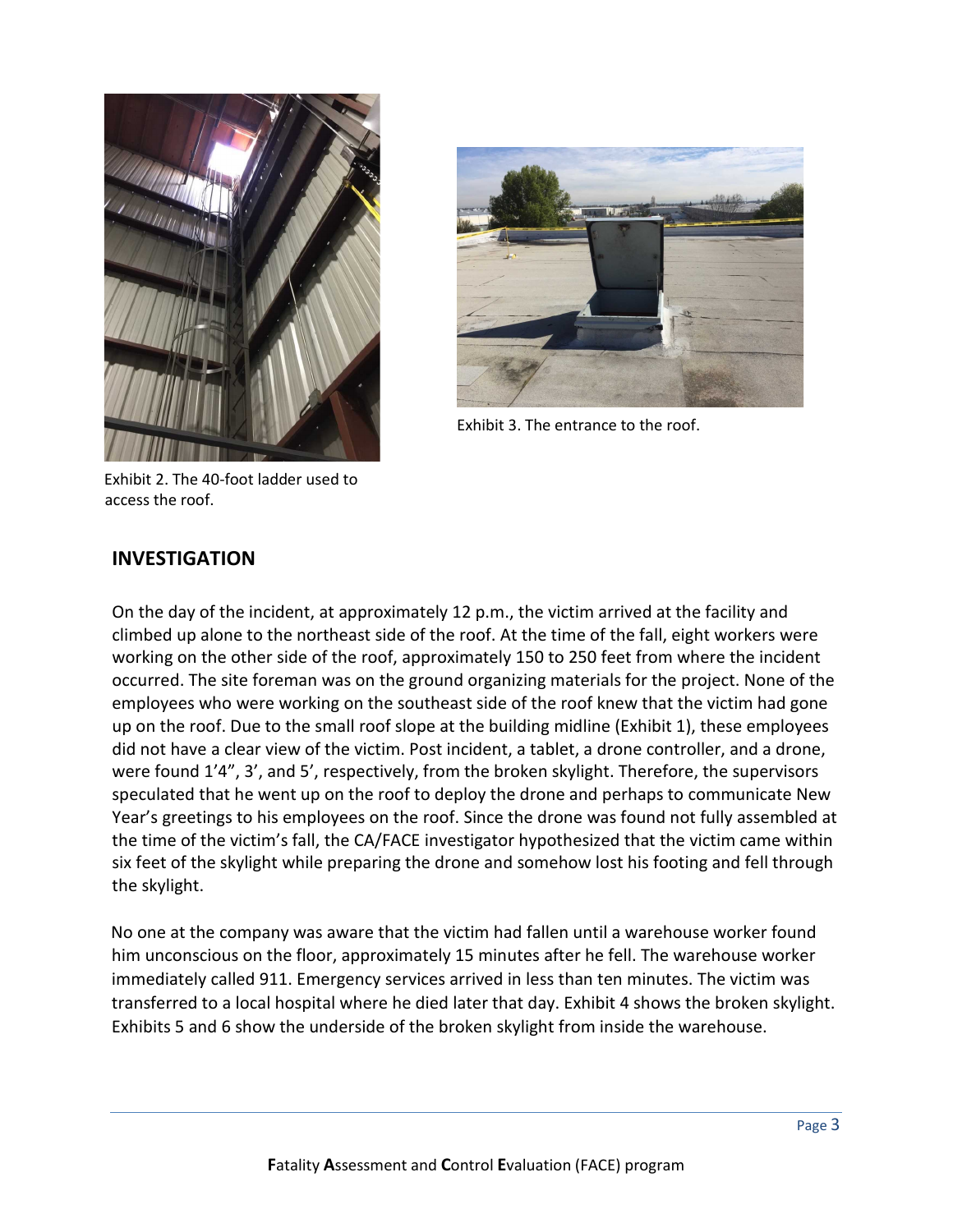

Exhibit 4. The skylight the victim fell through.



Exhibit 5. Broken skylight from inside the warehouse.

Exhibit 6. Close-up of broken skylight from inside the warehouse.

## **WEATHER**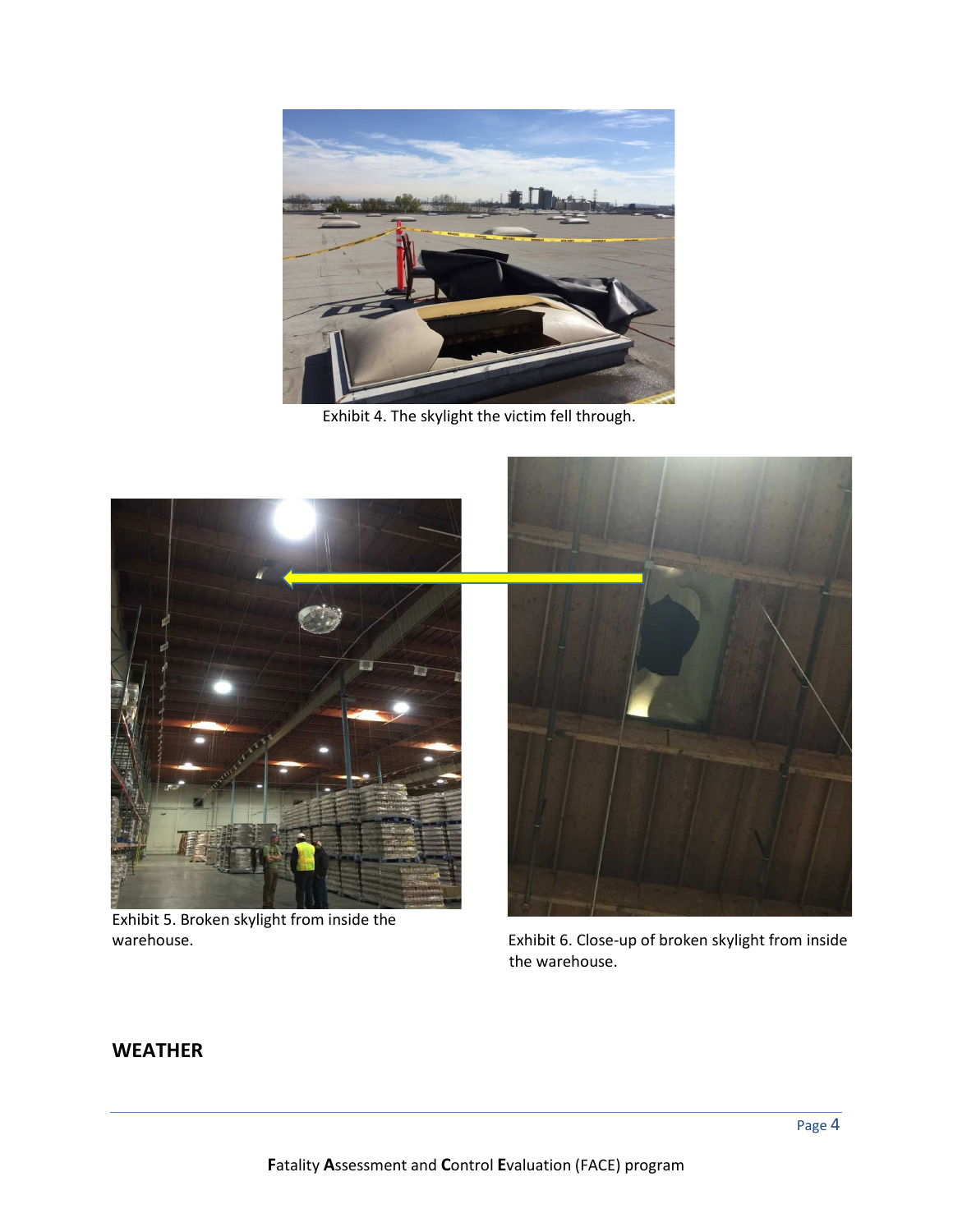The weather at the time of the fatality was sunny with a temperature of approximately 53 degrees F, humidity of 72%, wind speed at 0.621 mph, and visibility of 4 miles. The CA/FACE investigator concluded that the weather conditions did not contribute to the circumstances of the fall.

## **CAUSE OF DEATH**

The cause of death, according to the death certificate, was shock and hemorrhage from blunt force trauma.

#### **RECOMMENDATIONS**

The CA/FACE investigator determined that, in order to prevent workers from falling through skylights, companies should:

**Recommendation: Ensure that employees performing work within six feet of a skylight use skylight screens, covers, guardrails, nets, or personal fall protection systems**—**even for shortduration tasks such as periodic inspections or maintenance.** 

Discussion: In this incident, the victim was on the warehouse roof with the intent of flying a drone to photograph work progress. The roof was 40 feet off the ground, which presented a risk of serious injury and/or death in the event of a fall. The victim was not wearing any type of personal fall protection, and the skylight did not have any nets, screens, covers, or guardrails. While setting up the drone, he probably was within six feet of the skylight, lost his footing, and fell through the skylight to the warehouse floor below.

Companies with employees who work near skylights should have either a passive or active fall prevention safety system in place, regardless of roof height (Cal/OSHA Title 8, Section 3212 for General Industry and Sections 1670, 1671, 1671.1 for Construction Industry). Examples of passive systems include guardrails, nets, screens, and covers. If it is not feasible for shortduration tasks (periodic inspections, maintenance, and repairs) to install a passive safety system, an active safety system such as a Fall Arrest System (body harness, shock absorbing lanyard, and anchorage points supporting at least 5,000 pounds) or a Fall Restraint System (body harness or belt, anchorage points supporting at least 4 times the intended load) should be worn by the worker. All roofs require periodic maintenance or repairs, especially roofs with skylights and solar panels. If a fall prevention system had been installed, or if the victim had been wearing personal fall protection, his death could have been prevented.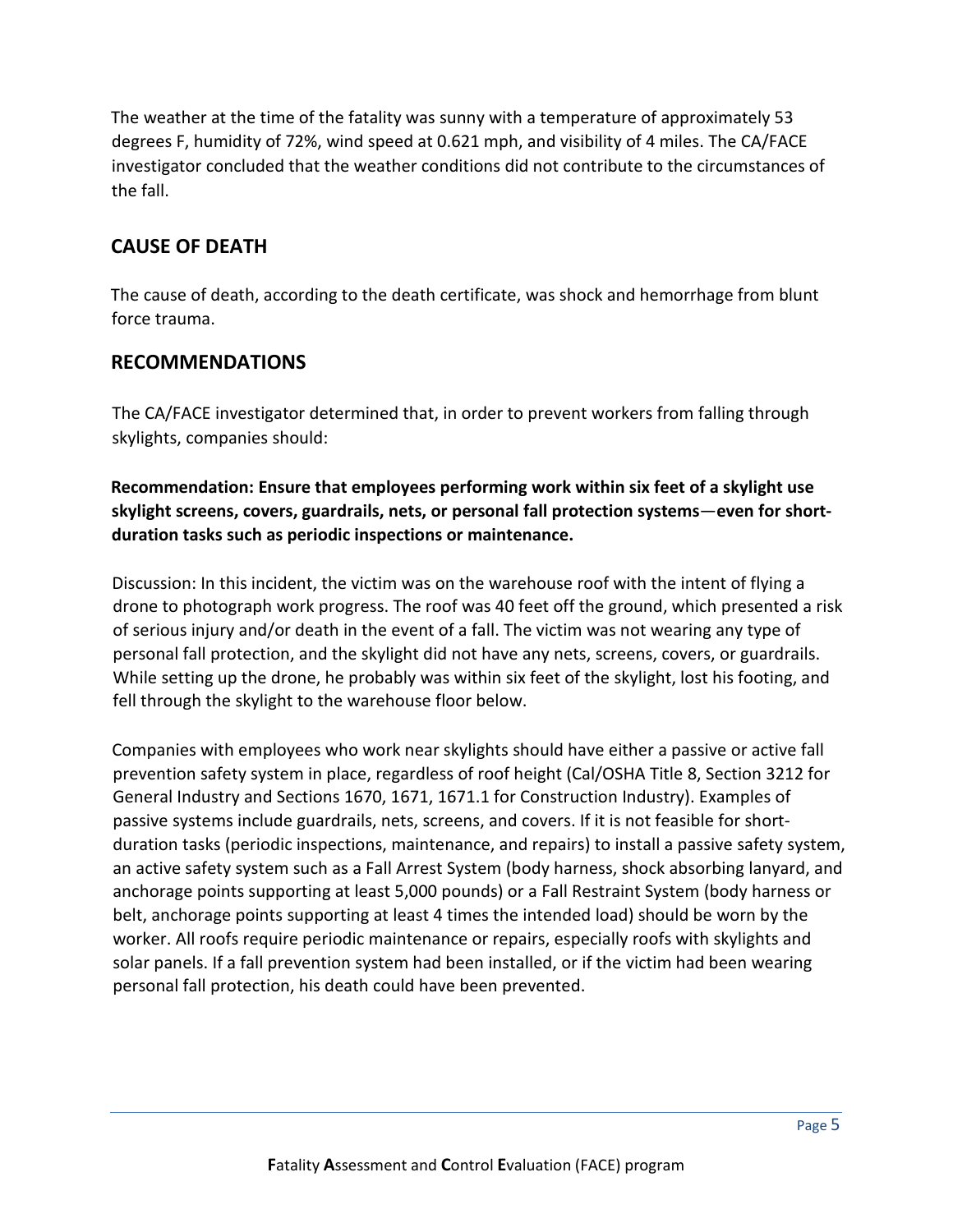

Exhibit 7: Skylight with screen, installed after the fatality.

### **REFERENCES**

OSHA Green Job [Hazards](https://www.osha.gov/dep/greenjobs/solar_falls.html) Solar Energy – Falls (see: www.osha.gov/dep/greenjobs/solar\_falls.html)

[Cal/OSHA](www.dir.ca.gov/dosh/etools/08-010/P09-01001.pdf) Stopping Falls Factsheet (PDF) (see: www.dir.ca.gov/dosh/etools/08-010/ P09-01001.pdf)

NIOSH Preventing Falls from Heights Through the Design of Embedded Safety Features (PDF) (see: [www.cdc.gov/niosh/docs/wp-solutions/2014-124/pdfs/2014-124.pdf](https://www.cdc.gov/niosh/docs/wp-solutions/2014-124/pdfs/2014-124.pdf))

[CA/FACE](http://bit.ly/FACEStories) Program Digital Stories (see: http://bit.ly/FACEStories)

CA/FACE Program [Investigation](https://www.cdph.ca.gov/FACEReports.aspx) Reports (see: www.cdph.ca.gov/FACEReports.aspx)

[California Code of Regulations, Title 8, Article 3,](https://www.dir.ca.gov/title8/1509.html) Section 1509, Injury and Illness Prevention Program in Construction. More information: www.dir.ca.gov/title8/1509.html

[California Code of Regulations, Title 8, Article 24,](https://www.dir.ca.gov/title8/1670.html) Section 1670, Personal Fall Arrest Systems, Personal Fall Restraint Systems and Positioning Devices(Construction Safety Order - for employers installing solar panels or skylights). More information: www.dir.ca.gov/title8/1670.html